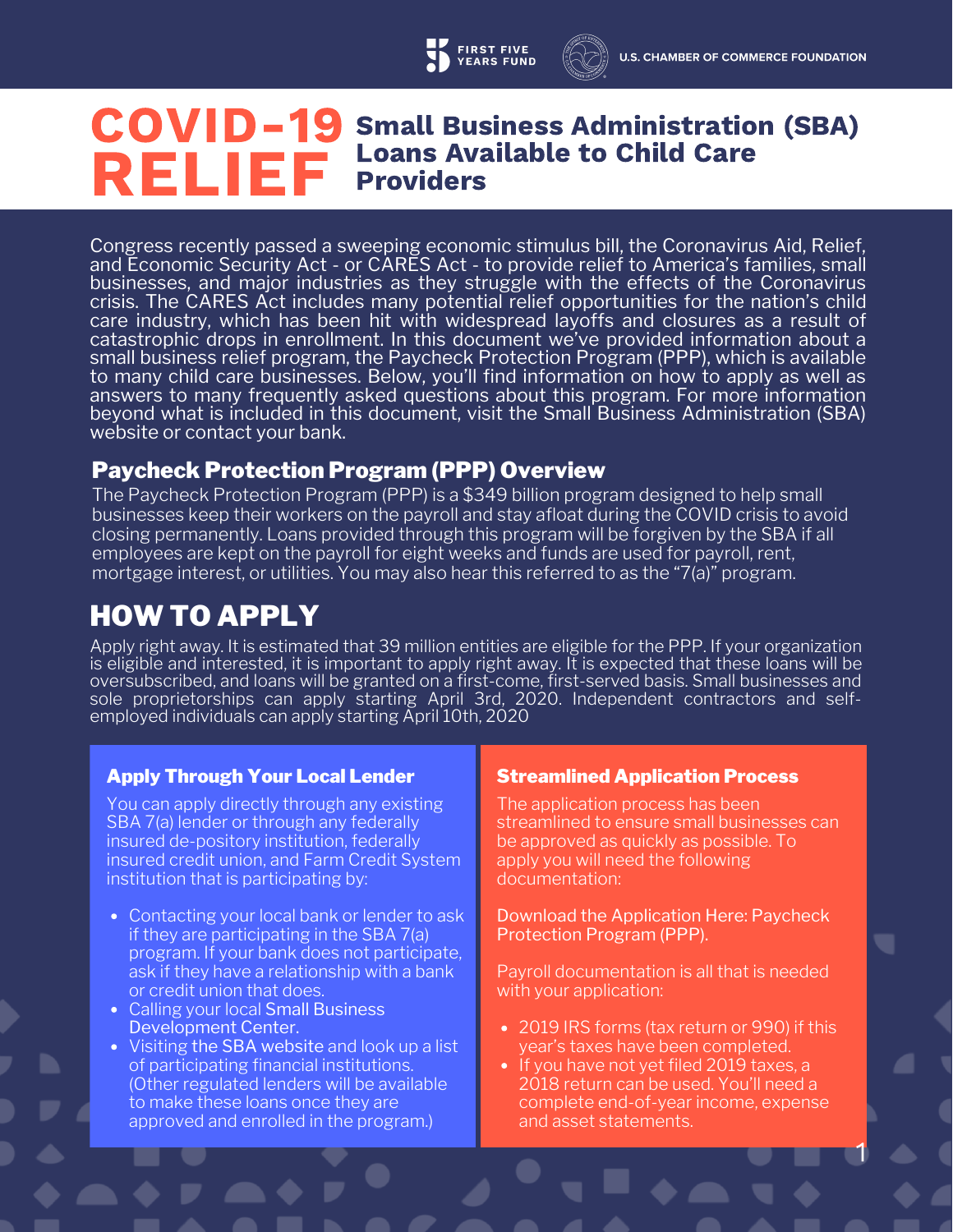# FREQUENTLY ASKED QUESTIONS



2

#### What is considered a "business" under this program?

- 501(c)(3) non-profit organizations with fewer than 500 employees
- Small businesses with fewer than 500 employees
- Self-employed individuals
- Sole proprietors
- Independent contractors
- Tribal business concerns that meet the SBA size standard

#### What about religious organizations?

Religious organizations are eligible but only to cover payroll costs of an associated business, like a thrift store or child care center.

#### How much can I borrow?

Eligible entities are eligible to borrow 2.5 times their average monthly payroll expenses or up to \$10 million, whichever amount is less. This amount is intended to help cover 8 weeks of payroll expenses as well as mortgage interest, rent, and utilities. The 8-week period may be applied to any time frame between February 15th - June 30th, 2020.

#### What is the deadline to apply?

June 30, 2020, but the SBA encourages entities to apply as quickly as possible because the funding made available for this program has been capped at \$349 million.

#### What can the loan be used for?

The loan can be used to pay:

- Payroll costs including salary (up to an annual rate of \$100,000)
- Wages
- Employee group health care benefits, including insurance premiums
- Retirement contributions
- Paid sick or medical leave
- Rent
- $\cdot$  Leases
- Utilities
- Existing interest payments on mortgages

#### Does the loan have to be repaid? If so, how much?

If you meet all the requirements of this loan, it becomes a grant and is forgiven for the total of an 8-week period of payroll, rent, leases, utilities and existing interest payments on mortgages. Part of the loan can also be used for other business-related expenses, like supplies, but that portion of the loan will not be forgiven.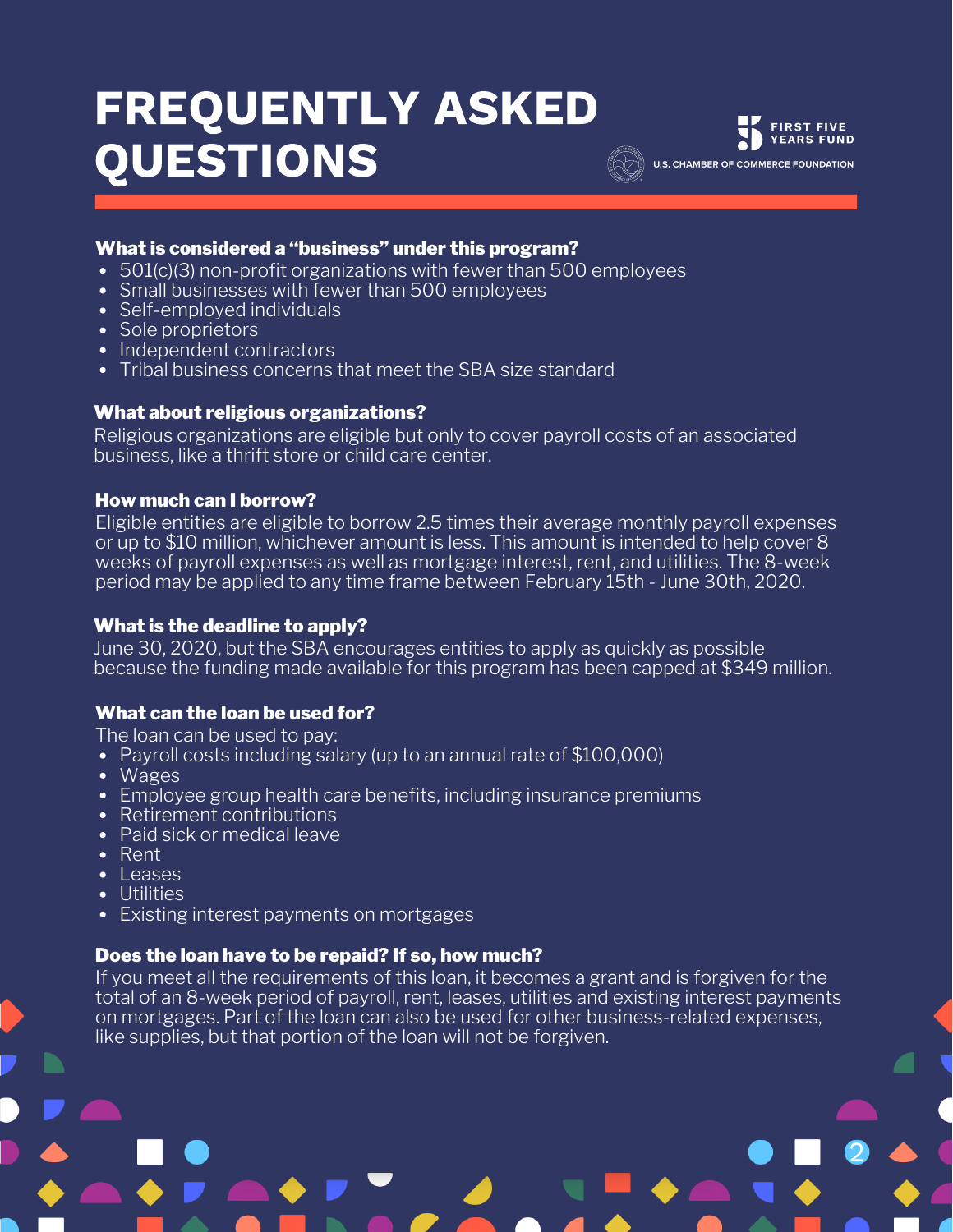## FREQUENTLY ASKED QUESTIONS CONT.



3

#### What if I lay off employees?

If after receiving the loan a business lays off employees, the forgiveness will be reduced by the percent decrease in the number of employees. In other words, if total payroll expenses (on workers making less than \$100,000 annually) decreases by 25 percent, loan forgiveness will be reduced by the same amount.

#### What if I already laid off employees or reduced their wages?

If employees have already been laid off as a result of COVID-19-related hardship prior to applying for this loan, a business can rehire the employees and still be forgiven for the full amount of payroll cost for the 8 weeks as long as the employees are rehired by April 26, 2020.

If you do not re-hire staff, the amount of your loan that will be forgiven will be reduced. (See above)

#### When is the loan forgiven?

The loan is forgiven at the end of the 8-week period if you meet all the requirements of the loan. Borrowers will work directly with their bank or other lender to verify covered expenses and the proper amount of forgiveness.

#### What if I already have other debt or a line of credit?

You are still eligible for the PPP. However, before applying, make sure you are not prevented from doing so because of other debt requirements.

#### If I already have a loan from the SBA can I still participate in the PPP?

Yes, you can still participate in PPP even if you have another loan from the SBA.

#### What will happen to my other SBA loan payments?

Under the CARES Act, your other SBA loan payments can be deferred for six months. Starting no later than 30 days after the date on which the first payment is due, the SBA will pay all principal, interest, and fees on existing SBA loans for 6 months pursuant to 7(a), Community Advantage, 504, and Microloan programs. If the loan is currently in deferment, then the SBA will begin making payments after the deferment period.

#### What are the interest rates and terms for the PPP loan amount that is not forgiven?

Any amount of the loan not forgiven will continue on as a 2-year loan with an interest rate of 0.5% and is 100% guaranteed by the SBA.